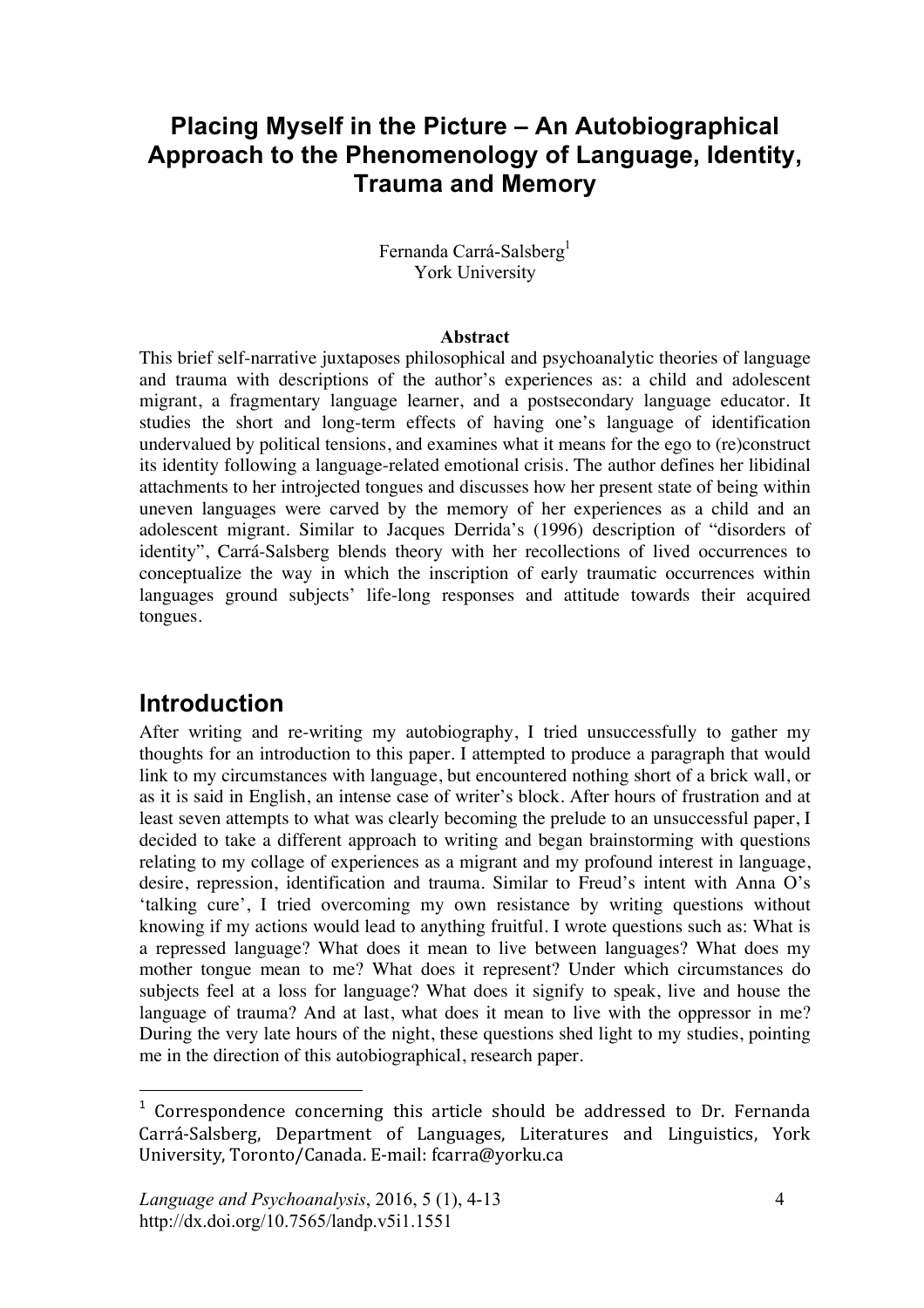### *My History within Languages*

From the early twentieth century, political, social, religious, ethnic and economic factors have contributed to the mass emigration of individuals from Spanish speaking countries. Many came to countries like Canada and the United States in search for economic stability, freedom of speech, religious, racial and sexual tolerance. Entire families have left their countries of origin in hopes for new opportunities, a fresh start and a better life. It was a combination of these factors that impacted my parents' decision to immigrate to Ontario, Canada from Buenos Aires, Argentina when I was two years of age. Since neither one of my parents was proficient in the language spoken by the dominant linguistic community, my older sister and I learned English at school. As it is common with most young immigrants, within a relatively short period of time, my sister and I became accustomed to the culture we comfortably attained by means of interactions with teachers, with our newly acquired school friends and neighbours. However, after living in Canada for six years my parents decided to return to our country of origin. My parents' major fears was raising their children in a foreign country and culture they did not understand. Naively believing that the economic and political situation had somewhat improved over the years, my parents decided to take my older sister, my three year-old brother and I from our Canadian surroundings and return to Argentina.

Even though my parents spoke Spanish in our Canadian home, being the second born in the family affected my acquisition and maintenance of Spanish. Throughout my childhood years in Canada I was not fluent in Spanish and had a distinct English accent when attempting to express myself in Spanish. Even though Spanish, and not English, was my mother tongue, as a young child English was the language I lived and breathed. While Spanish, on the other hand, was the language with which I struggled, the language that belonged to my parents and relatives. Back in Argentina, I became driven by an intense desire to become proficient in my mother tongue and to fit-in with my heritage culture. Returning to what felt like a foreign environment was difficult. According to my parents, our second migration was our return 'home'. For me, however, it marked the beginning of my first intra-subjective splitting<sup>'2</sup> and sense of linguistic and sociogeographical displacement. My alienation and uneasiness was present from my moment of arrival. These feelings increased, moreover, only months following our return when a war broke between Argentina and Great Britain over the Falkland Islands.

Consistent with my experience(s), language, aside from becoming the means of communication, it grants subjects a sense of belonging and identity, or, on the contrary, a sense of otherness and displacement. At the time of my return to Argentina, Buenos Aires was a province populated primarily by second, third and fourth generation immigrants. Consequently, children of my generation were not accustomed to hearing a foreign accent from a fellow classmate. My English accent, combined with the war against an English speaking country, turned me into a victim of bullying and hostility in the schoolyard and neighborhood. English 'grounded my social existence' (Bohorquez, 2008, p.49). In the eyes of my fellow schoolmates and young neighbours, it embodied my

 $2$  'Intrasubjective splitting' is a phenomenological response to subjects' deep-rooted crisis or trauma. This experience is defined as a disorienting fragmentation or split that disrupts individuals' sense of temporal continuity: subjects feel stuck in a never-ending present and are thus unable envision a cohesive future. (Freud, 2006, pp. 137-139; Van der Kolk & Van der Hart, 1995, pp. 175-176).

*Language and Psychoanalysis*, 2016, 5 (1), 4-13 http://dx.doi.org/10.7565/landp.v5i1.1551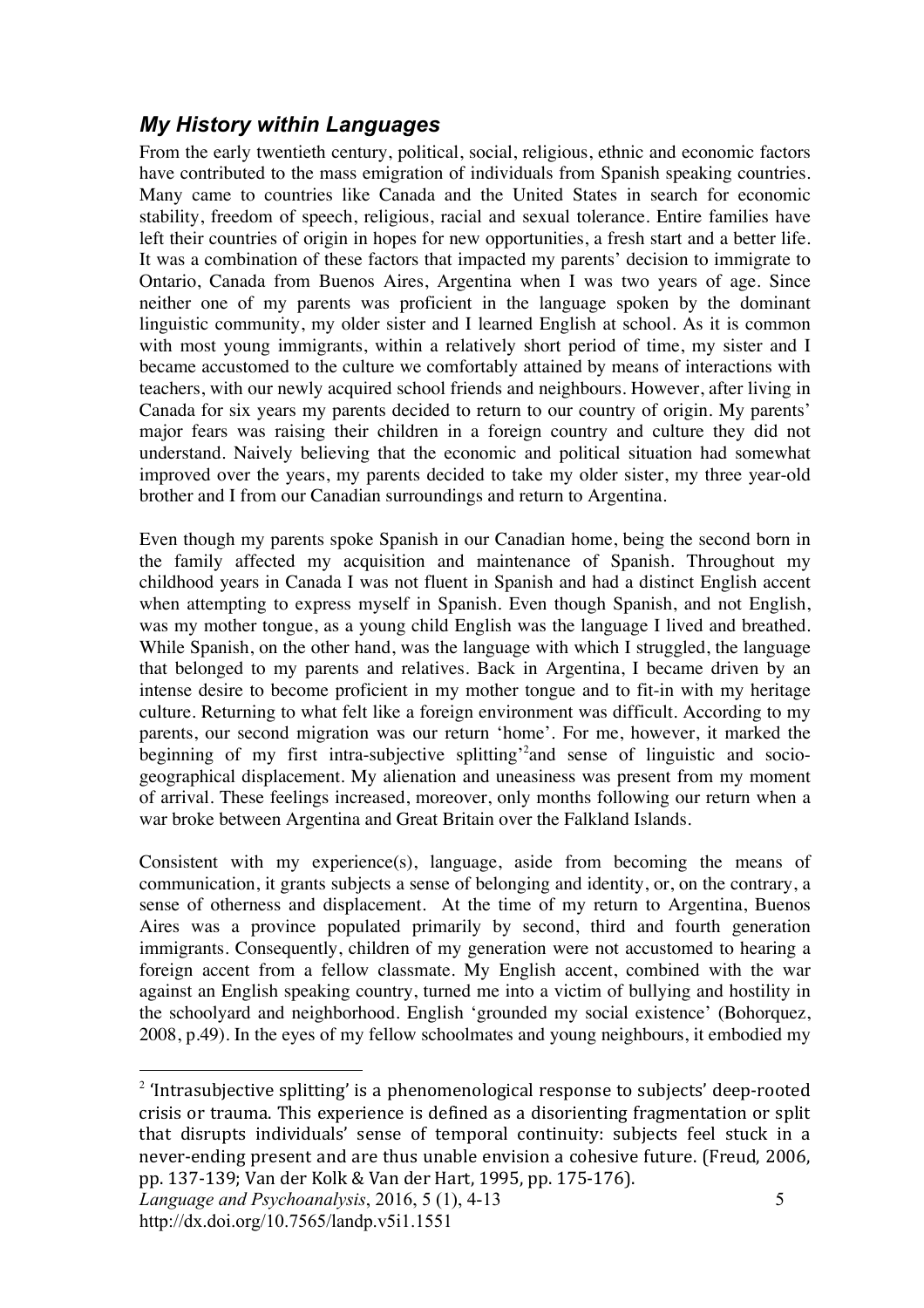presence into that of an enemy.

It is not uncommon for a childhood language to become deactivated by the cessation of such language's use (Pavlenko, 2014, p. 223). When a 'language ceases to be inhabited' (Adorno, 1974, p. 87) by no longer being the tongue of everyday social interactions and inner speech, multilingual subjects often become detached to such symbolic code and inevitably attached to the host tongue of daily –and nightly- function. However, in my case, the abandonment of the English language while in Argentina was not exclusively linked to this symbolic code's lack of instrumental function and social meaning<sup>3</sup>. My detachment of this symbolic code was concurrent with my rejection of a newly constructed foreign identity. When I returned with my parents and siblings to my country of birth, I perceived the distinct English accent that was embedded in my speech as the reason for my daily and nightly torment, my sense of otherness and pain. This traumatic experience within language not only ignited my desire to become proficient in Spanish, it also made me eager to disconnect myself from my unwanted identity as a dominant English speaker.

Language, as the essence of our existence, becomes the receptacle of emotions. It is the vehicle by which we attain and disperse our layered knowledge and construct, deconstruct and reconstruct our identities. A symbolic code forms and informs our belief systems, our perceptions, interpretations and who we believe and are believed to be (Derrida 1996, pp. 10-11). Our language's psycho-emotional and social importance may explain why for many, a negative socio-linguistic experience can easily be turned into the source of a deep-rooted trauma. In *Monolingualism of the Other or The Prosthesis of Origen*, Jacques Derrida (1996) describes his own past experience with language, identity and trauma. During World War II, as a Franco-Maghrebian child of Jewish decent, the author, along with other members of his Algerian Jewish community, was ostracized, stripped from his French citizenship and his right to attend public school<sup>4</sup>. As explained throughout his autobiographical narrative, since language and social culture are profoundly intertwined (p. 29-53), having his citizenship ablated for a period of two years caused a 'disorder of identity'<sup>5</sup> (pp. 16-17, p. 29) which was an alienating confusion that extended to his feeling towards French and his French identity:

I was very young at the time, and I certainly did not understand very well...what

citizenship and loss of citizenship *meant to say*. But I do not doubt that exclusion-

from the school reserved for French citizens- could have a relationship to the

 $3$  In this paper, a language's social meaning is tied to its ability to become a vehicle for communication within a dominant linguistic community.

 $4$  Derrida (1996) emphasis that the removal of citizenship did not occur under 'the Occupation': "It was a Franco-French operation, one even ought to say an act of French Algeria in the absence of any German occupation" (p. 17).

 $<sup>5</sup>$  A language may give a sense of identity if it forms part of the speaker`s reality. For</sup> Derrida, not only did French not represent his Algerian reality, such tongue became the language that, along with its culture, made him feel as an outcast within the compounds of his only home.

*Language and Psychoanalysis*, 2016, 5 (1), 4-13 http://dx.doi.org/10.7565/landp.v5i1.1551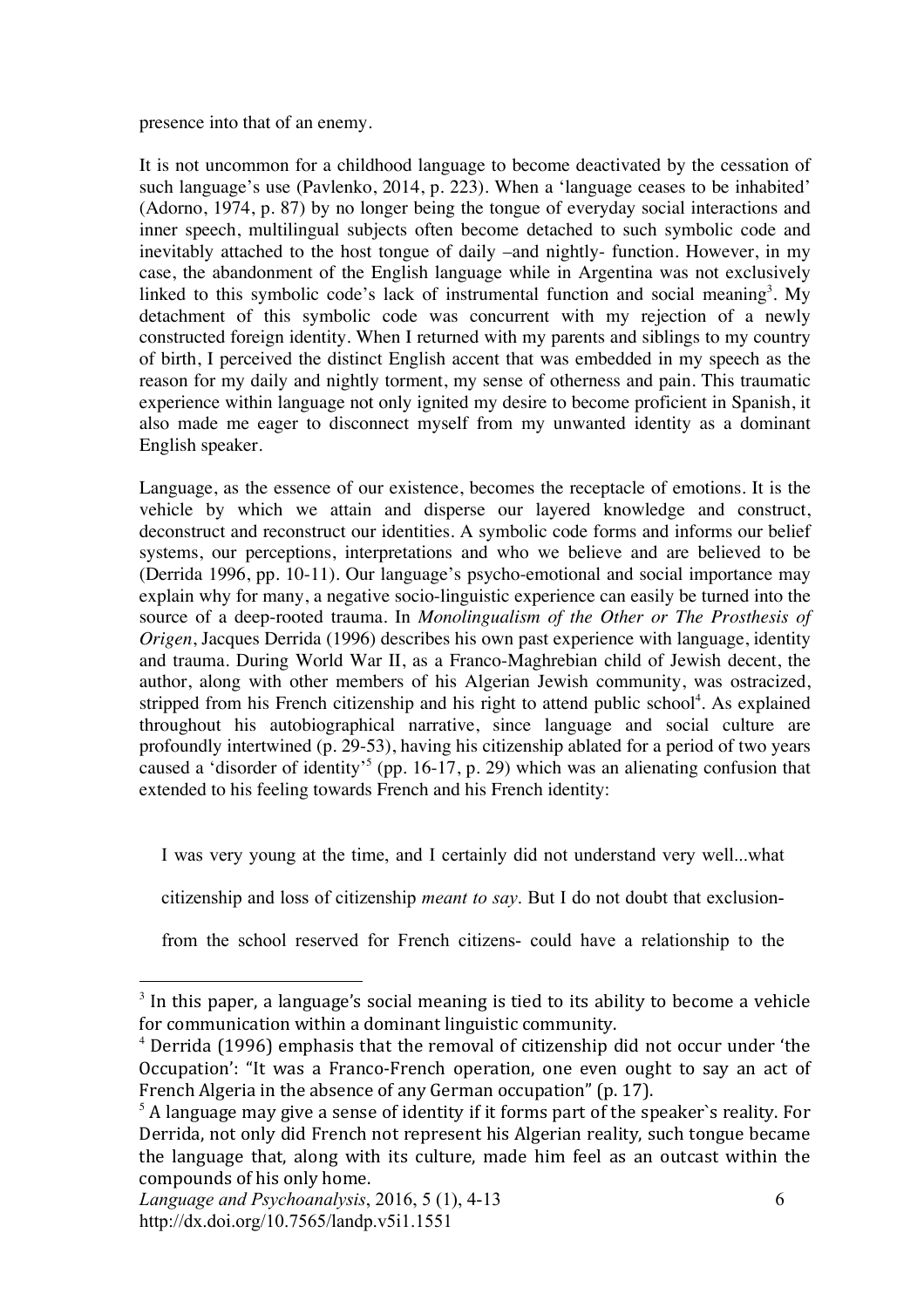disorder of identity...I do not doubt either that such "exclusions" come to leave their mark upon this belonging or not belonging *of* language, this affiliation *to* language, this assignation to what we peacefully call a language (pp.16-17).

This passage describes the manner in which language, whether spoken, or written, echoes our past and thus carries within it our cultural and personal history. For Derrida, his French language became the language of trauma, the one that engulfed his history. His French belonged to those who ostracised him during tragic childhood years of oppression and overall injustice. Equally important, it was the language that linked to his identity: Derrida's French was connected to a childhood identity that became challenged the moment the author was segregated from the non-Jewish sector of the population and denied his right to be and feel French. This conflicting sentiment, the opposing connection of discrimination in the hands of his government, combined with his childhood fidelity towards his French language, culture and identity, amounted to Derrida's trauma or the "meaning of -his- obsessive act" (Freud, 1935, p. 245).

Sigmund Freud suggests that sufferers of distressing events demonstrate a fixation to the moment of the traumatic occurrence. Being unable to become released from the moment of traumatic experience makes subjects feel constantly alienated from their present and their future (pp. 242-243). Such patients, continues Freud, may produce the traumatic situation in their dreams or may, as seen with Derrida, experience the need to repeatedly describe their traumatic obsession in hopes of understanding and, or releasing themselves from such occurrence. Traumatic encounters with language and identity may not only trigger a sense of alienation, repression, obsession and confusion, in extreme cases of distress, the event of a trauma may also cause gaps of conscious memory or amnesia. As argued by Derrida:

…it is suitable here to think of tensions and the play of forces...of the generative fury of repression- amnesia...active, dynamic, powerful, something other than a mere forgetfulness. The interdiction is not negative; it does not incite simply to loss. Nor is the amnesia it organizes from the depths, in the nights of the abyss, incited to perdition. It ebbs and flows like a wave that sweeps everything along upon its shores...It carries everything ...enriches itself with everything, carries away, brings back, deports and becomes swollen again with what it has dragged away.... (Derrida, 1996, p. 31).

*Language and Psychoanalysis*, 2016, 5 (1), 4-13 http://dx.doi.org/10.7565/landp.v5i1.1551 7 For Derrida, the aforementioned amnesia and repression relates to his childhood experiences. Repressing memories is an unconscious act that protects the subject against unpleasant, traumatic events. It is a build-in defence that releases the emotional tension of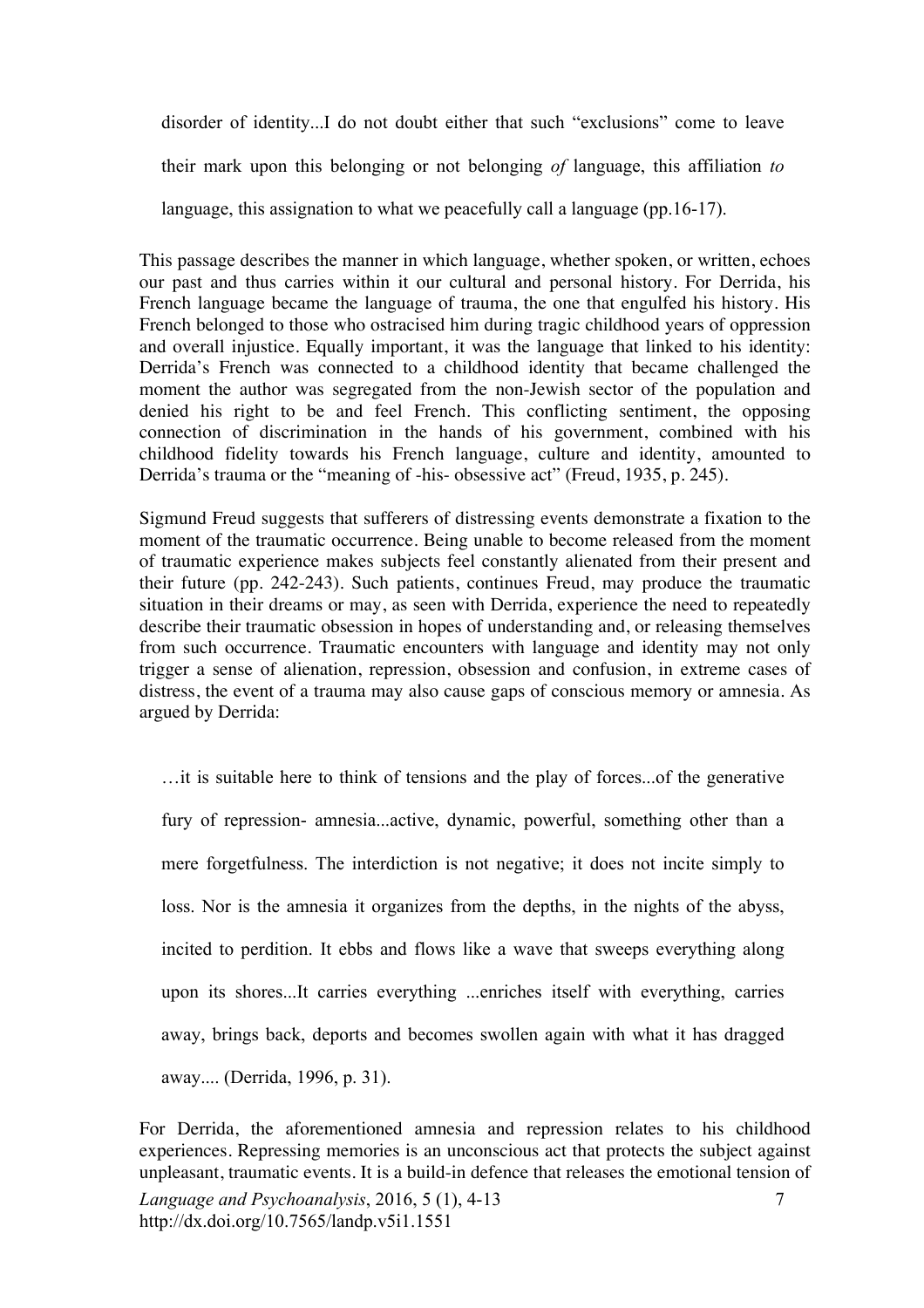a trauma by blocking, at least part of, its conscious memory, or replacing it by falsifications (Freud, 1935, p.251). Returning to my experience, I am aware that the memory of my childhood experiences is flawed. My family often recounts childhood stories of happy and sad incidents that involved me. These are situations of which, no matter how hard I try and how much detail I am given, is never brought back to the surface of my consciousness. One aspect of my past I do remember, nonetheless, is how, as a pre-teen and a teenager, the sound of the English language was enough to trigger feelings of confusion and distress. The undeniable link between language, knowledge, relationships and identity made me openly blame the English language for my adverse circumstances. It is for this reason that for years of my life English became a language I had perceptually lost, for it was consciously forgotten.

### *Post-Trauma*

 $\overline{a}$ 

In Argentina I eventually became proficient in Spanish and re-invented my existence. Within years of my return to Buenos Aires I was able to disguise myself as a Spanish speaker who mixed among the dominant linguistic community, without an apparent trace of a foreigner's accent and, or identity. In Argentina I repressed my memories of my Canadian life and embraced my accepted identification. In three years' time I had made a home in Buenos Aires: a home that was build upon the discontinuity and shattering of my experiences, and the rejection of anything English. Within my own linguistic exile and displacement, I became a new, distinct self that was oblivious of my own colonization, of my psyche's undertaking and thus, of the constant undercurrent that overwhelmed my being and filled my unconscious mind.

### *Disruption of a Sense of Permanence*

I recognize that had Buenos Aires been my last city of migrations, English would have remained a severed language: a language potentially disconnected with my inner life and daily social interactions. Nonetheless, unlike subjects who may be able to consciously neglect a previous language for their entire lives, I was unwillingly made to return to Canada at the age of seventeen. Returning was an event that marked my second intrasubjective split and forced me to bring the English language back into light.

My parents' decision to migrate back to Canada was due to the economic and political crisis that existed -and still exists- in Argentina. Even though I returned to the place and the language I use to live and breathe, becoming immersed once again in its environment as a non-English speaker made me feel estranged, empty of language and disoriented. During this period of my life, I missed feeling at home with the English language and desperately tried to overcome the infantile stage of language to which I was re-subjected. Most of all, I loathed feeling lost within an environment I no longer understood. As it is for many child and adolescent migrants, during the initial stages of host-foreign language immersion I felt socially unfit in Canada and experience a despairing need to return to Argentina. During those times of re-lived strife, I clearly recall feeling as if a massive force oppressed my chest and placed me within glass walls: I could see the outside world, but without a common language, I could not participate in it. After a total of five years<sup>6</sup>,

*Language and Psychoanalysis*, 2016, 5 (1), 4-13 http://dx.doi.org/10.7565/landp.v5i1.1551 8 <sup>6</sup> Within two years I re-learned English in second language classrooms. Approximately five years following my return to Ontario, Canada I regained fluency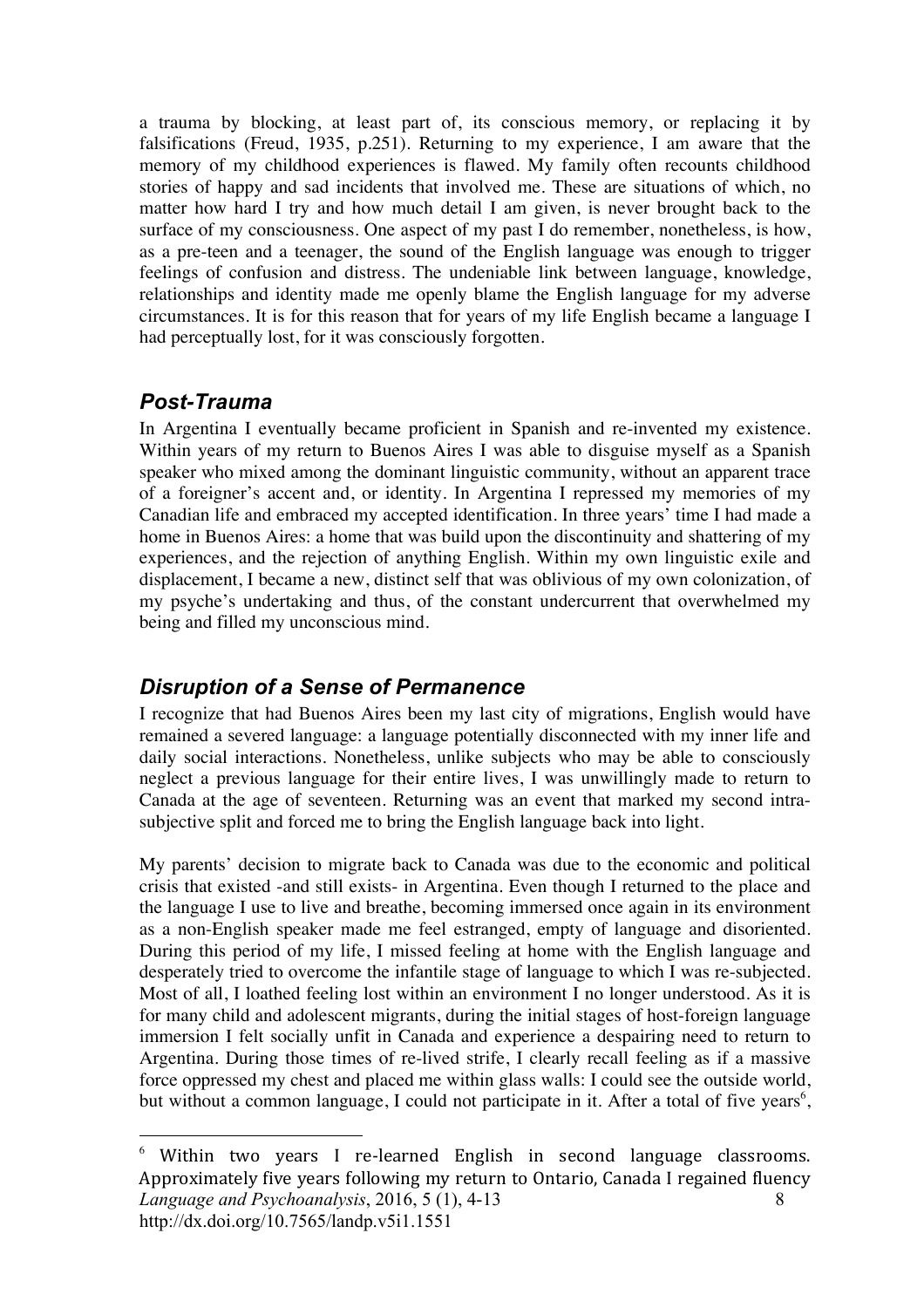however, my Spanish become partially replaced and I once again achieved instrumental mastery of the English language.

### *My Present*

Glancing back at my life, I can affirm that regardless of my present immersion within the English-speaking community, my proficiency in the English language and thus, my apparent assimilation, I have not achieved a full translation. At times and depending on the group of either Spanish or English speakers with whom I interact, I notice that I often lack in both linguistic codes. Frequently, when either language makes me feel socially displaced and emptied of words, my inner self feels like an empty urn that has never been fully occupied. As an adult, I often feel that I do not have a linguistic vehicle that provides me with a sense of psychic wholeness, continuity and belonging. Looking at my past, however, the one and only language that has ever made me feel close to being whole was my childhood English, the language I spoke before my trauma. As an adult living in Canada, although English is, more often than not, my language of social function, it is still not a language of absolute comfort. As an adult, I commonly feel that I am caught between languages. I sense that although I sound native in both English and Spanish, I can never fully master either language. I still feel intimidated when I try to express myself in English spoken lectures and in uncomfortable social gatherings. At times, I get so anxious that I partially block what others say and therefore cannot produce the words or the thoughts that would allow me to engage in a cohesive argument. In addition, I dislike and sometimes struggle when I am asked to read out loud in front of a crowd in either language. I often wonder if, in part, my lack of confidence in my adult English language is consequential to the traces of negative feelings I have experienced in Argentina during the months of war. I also question if my insecurity with all language and not just English- relates to the inner struggle that exists within my psyche, a discussion I intend to turn our attention to shortly.

As for Spanish, my so-called mother tongue: the language linked to my 'earliest maternal imago' (Akhtar, 1995, p. 1069), the symbolic code of meanings that 'developed through and within my history of affect' (Carrá-Salsberg, 2015, p. 46), such language has been downgraded following my return to Canada. Its internal occupancy has become shared as part of an unstable conundrum that exists within me. What most individuals find puzzling is that although I have been teaching Spanish grammar at the postsecondary level for the past fifteen years, I find myself unable to teach Spanish to my twelve and ten year-old daughters. Even though English has been openly linked to my traumatic past, English has also become my language of love and choice with my children. It is the language of storytelling, fairy tales, dreams and deep-rooted conversations I share with my daughters and life-partner. Through my children, I am able to re-live my childhood language, the untouched, cherished symbolic code I spoke and lived before my rupture and first intrasubjective split.

The opposing effects of language are constant in our everyday lives, yet become more evident with those who suffered from language and identity related traumas. My attraction to the language of related trauma could, in part, be linked to Derrida's (1996)

in English and, when communicating in English, spoke with little, to no trace of a Spanish accent.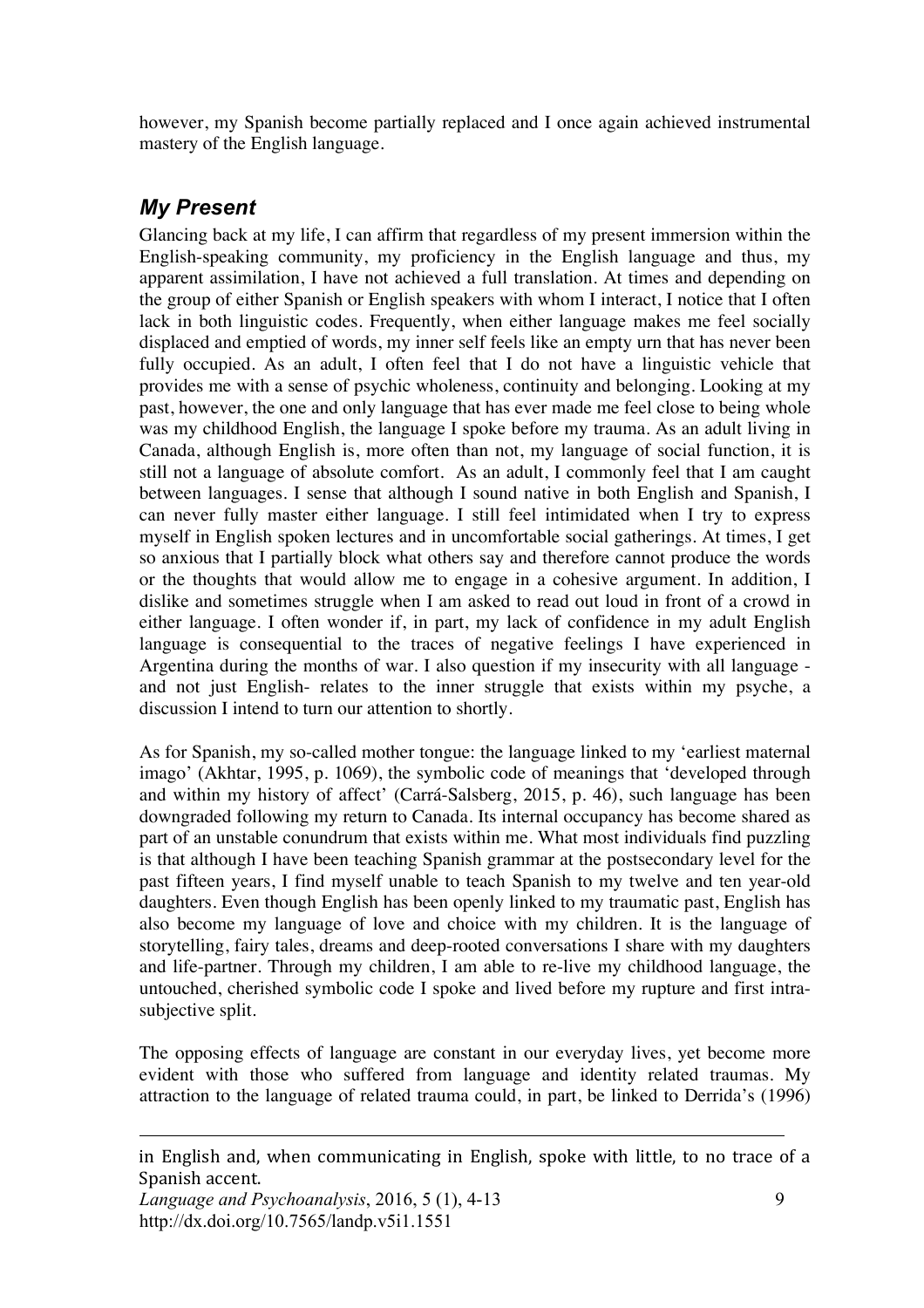feelings towards French. At the conscious level, Derrida describes his duality of resistance and, simultaneously, the obsessive attraction towards the accomplice and perpetrator of his oppression, which in his view is his own French language. According to Paulo Freire, an oppressed individual houses the oppressor *-in this case the French language*- by internalizing her or his rules and thus, wanting to be like *-and or speak like*the oppressor (Freire, 2000, p. 48, *my italics*). For Derrida, his attraction to the French language is expressed in the way he tries to emulate the accent and abides by the strict grammatical rules of Parisian French, the colonizing language of the other<sup>7</sup>:

My attachment to the French language takes forms that I consider 'Neurotic.' I feel lost outside the French language. The other languages which, more or less clumsily, I read, decode, speak, are languages I shall never inhabit. Not only am I lost, fallen and condemned outside the French language, I have the feeling of honouring and serving all idioms, in a word, of writing 'the most' or 'the best' when I sharpen the resistance to *my* French, the secret 'purity' of my French... (p. 56).

In *Monolingualism of the Other and the Prosthesis of Origen*, Derrida asserts that a mother tongue can only exist in relation to another tongue (p. 36). It is a reconstruction facilitated by the incorporation of other symbolic codes. Upon migration, subjects' language of origin becomes incompatible with their socio-linguistic reality. It encompasses, nonetheless, the memory of wholeness, comfort, belonging and linguistic fluidity individuals experienced before their linguistic rupture. Migrants' primary language becomes reconstructed as a memorial of an idealized life, as a signifier of permanence in displacement (Akhtar 2012). Such language, argues Bohorquez (2008), comes to "signify the most unalienable possession, the self-guard of self-sameness of one's sense of continuity and permanence in place and time" (p. 90).

As stated by Derrida: "We dwell on our language of origin only upon having forgotten that the language we call maternal is never purely natural, nor proper, nor inhabitable" (Derrida, 1996, p. 58). In agreement with this philosopher, the wholeness and possession of a migrant's mother tongue is an illusion. From the moment of migration the mother tongue becomes, in its incompatible, unstable nature, the language of the other, a language that often has no genuine utility or social meaning to the migrant. Throughout his book, Derrida speaks of his attraction to his mother tongue: to his language of oppression(s), an oppression that stemmed from his colonization and childhood trauma

<sup>&</sup>lt;sup>7</sup> Derrida (1996) explains that to be a French speaker in Algeria meant to live between two cultures: that of the colonizer and that of the colonized; to want to be like the mainstream French, while belonging to the Algerian subculture. Thus Derrida explains feeling that he spoke the language of the other, while never having a mother tongue to consider as his own. In other words, French was a language that did not represent him in its entirety, even if it was his only language of genuine affiliation (pp. 30-31).

*Language and Psychoanalysis*, 2016, 5 (1), 4-13 http://dx.doi.org/10.7565/landp.v5i1.1551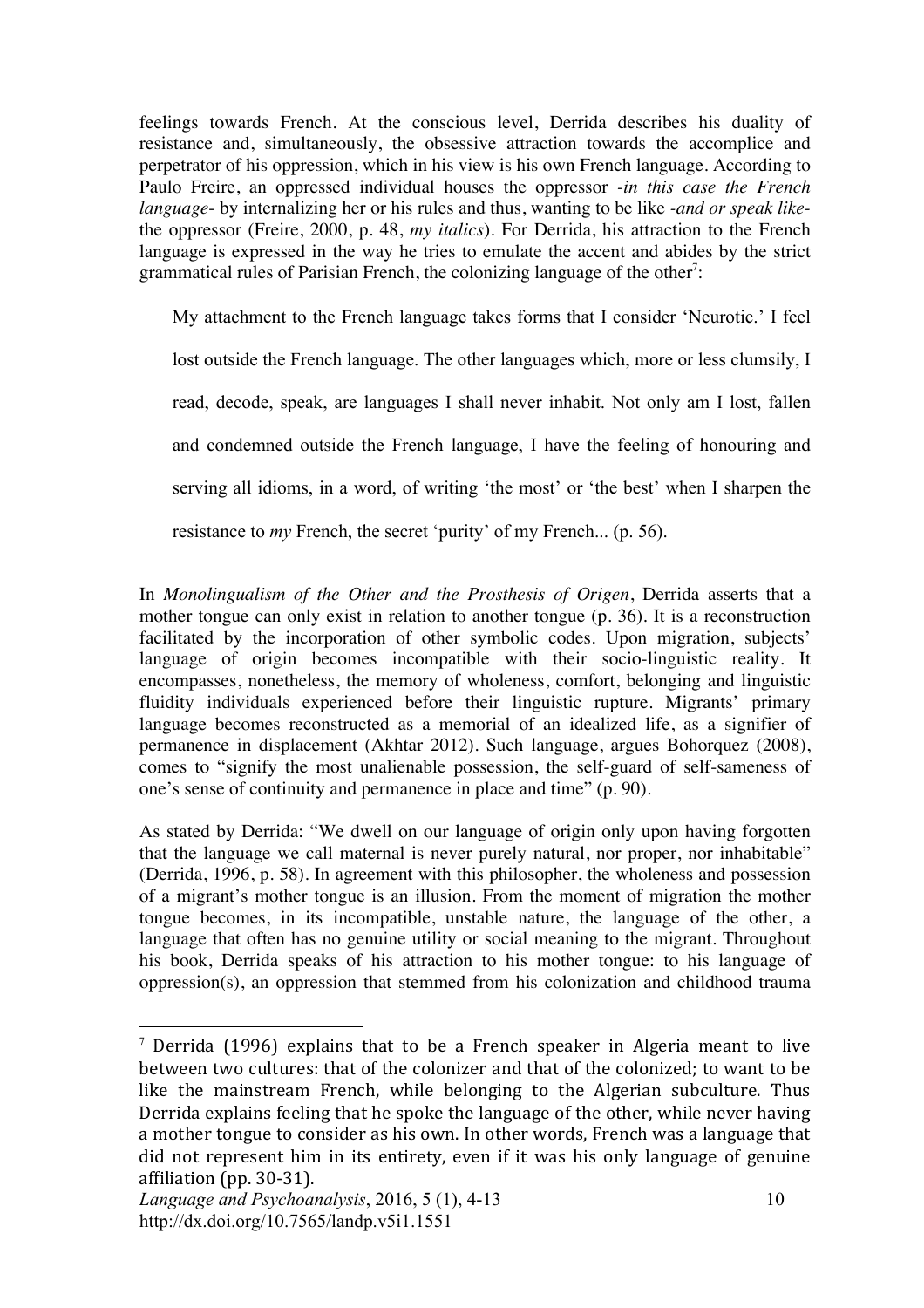and one that was born within his being. There are many aspects of Derrida's text worth exploring and one is the manner in which the author wrote his text. According to Bohorquez (2008), Derrida's dialogue between himself and an objector represents "the contradictions between his philosophical stance and the vestiges of his own colonial subject position" (p. 104). She suggests that in *Monolingualism of the Other and the Prosthesis of Origen* Derrida is expressing the internalized double bind of colonial impersonation, whereby he is expected to be similar, but never the same as his colonizer. It is a stance, according to Bohorquez, that "inevitably destines subjects to the failure of never measuring up to the ideals from which the colonial subject is structurally excluded" (p. 104). I would like to propose, moreover, that Derrida's linguistic struggle for perfection may also relate to the unnerving pressure of his superego.

According to the psychoanalyst and former adult migrant Erwin Stengel (1939), to acquire and speak a language is an achievement of the ego (p. 475). As such, speaking a language evokes on the ego a psycho-emotional sense of accomplishment or of inappropriateness, depending on the speaker's aptness or level of proficiency in the target language and on the sternness of her superego (p. 472). When expressing oneself through language, the stricter the superego adheres to the enunciation and grammatical rules of the linguistic code, the more difficult is for the ego to adjust to the emotional process of speech and, as it the case with migrants, the process of language acquisition (p. 473). Bearing this theory in mind, one may agree that subjects' sense of linguistic deficiency may in part rely on their superego's imposition of its ideals and unreasonable expectations, which, like "the double bind of colonial impersonation" (Bohorquez, 2008, p. 104), destines individuals to failure, to a sense of diffidence and possible lack of selfconfidence. In my case, living between tongues, housing the oppressor within me and speaking the language of oppression have led to my sense of general discomfort in language and eventually, to the writing of this paper.

## **Conclusion**

Language, as we know it, has the antagonistic ability to wound and to heal. One may assume that for Derrida, his autobiographical testimony became a story of his return home. It was a testimony of healing, acceptance and understanding. In agreement with Felman and Freud, a language offers pedagogical and clinical benefits (Felman, 1991, p. 56; Freud, 1935, pp. 253-254). Writing can become a medium that carries an underlying testimony of the consequences of an emotional atrocity. It can become a 'writing cure': a vehicle that not only informs readers of harrowing occurrences, but also heals the writers from the pain, suffering and isolation inflicted by a unique, unforgettable experience.

By means of a lived symbolic code subjects are able to share their experiences in hopes of giving closure to the conflicts that stem from having lived through a trauma. In time, Derrida was able to objectify his existence within his world (Freire, 2000, p. 99), to name his word (pp. 83-88) and thus, overcome the existential situation that limited and prevented him from his ontological right to become a subject *free from his haunting past* (pp. 88-99, *my italics*). Expressing himself by means of oral and written language allowed the philosopher to critically perceive and understand his reality (Freire, 2000, p. 53) in order to translate himself.

As studied thus far, it is through language that we learn about our world, our reality and

*Language and Psychoanalysis*, 2016, 5 (1), 4-13 http://dx.doi.org/10.7565/landp.v5i1.1551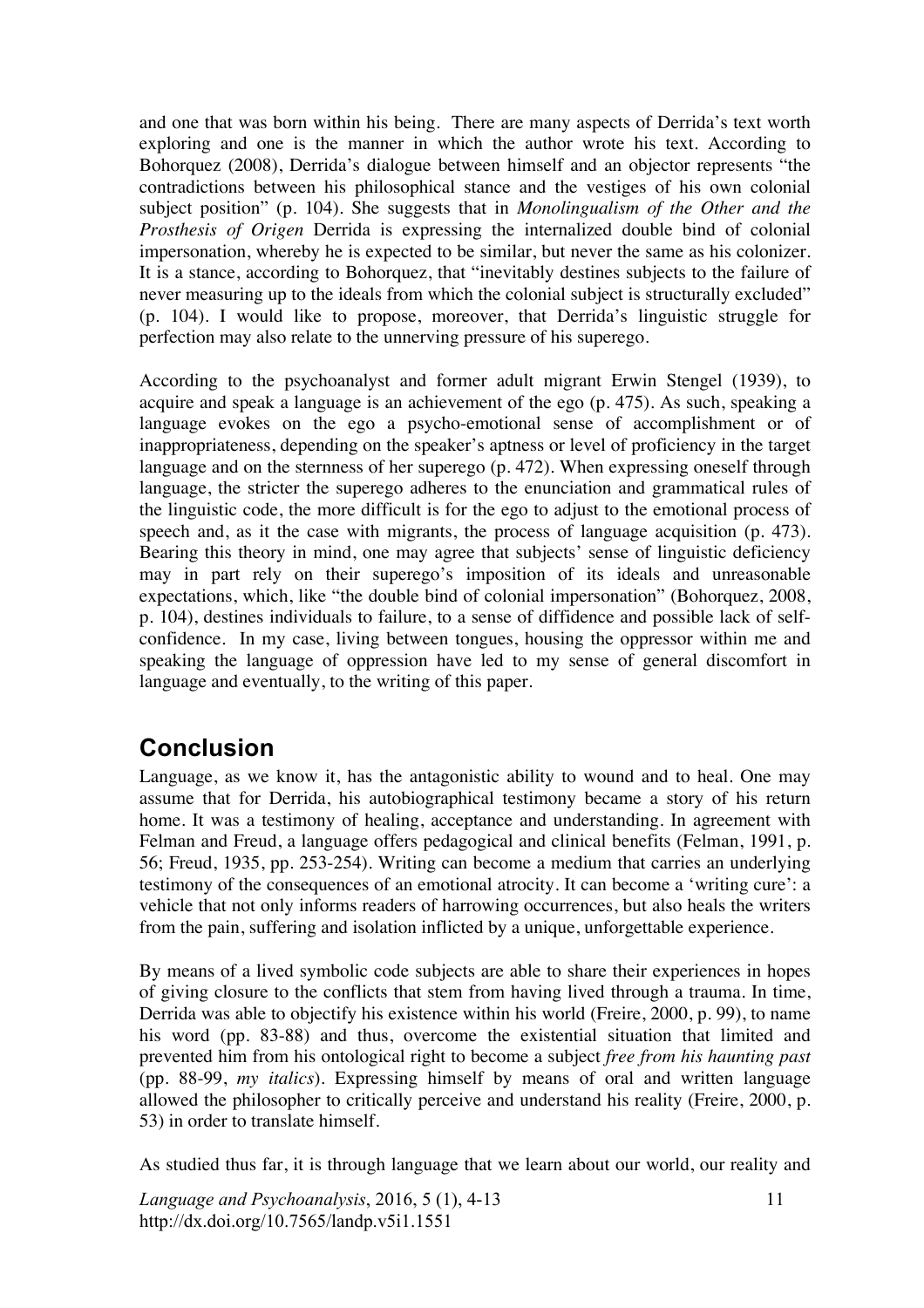ourselves (Freire, 2000, p. 35). Our language moulds us as subjects and becomes part of what engages the self to the outer and inner compounds of its existence. It is a central aspect of our existence that is not immune to our possible inner and outer oppression, torments, repression, sense of otherness and pain. My particular history has left me lost in transition. Although my internal language is mostly governed by the English symbolic code, when under stress, my adult language does not grant me safety, nor does it stop me from feeling paralysed and at a loss for words. Until now I have blamed English for my socio-linguistic and emotional sense of tragedy. After writing this autobiographical testimony, however, I realize that my so-called heritage home is also to blame for my sensed strife. The culture that ostracised me for being a linguistic minority in Argentina during the months of war was not Canadian, but Argentinean. Nevertheless, being a child thrown into an overwhelmingly unfair situation made me turn against my identity and what was felt as the language of the enemy. Looking back at my reconstructed experiences between languages, it seems commonsensical to state that the anger I transferred to the language of my childhood and to my being, made me reject, replace, and eventually block English from memory. I also understand that when I lived in Argentina, being and feeling Spanish, after having successfully lost all traces of my English accent, was an artificial construction. Reclaiming my mOther tongue under my given circumstances was a gesture of hostile assimilation: a way of unknowingly becoming colonized by a language and a society that my well-intentioned parents believed were rightfully mine. I often wonder if I will eventually overcome the long-lived psycho-emotional and linguistic consequences of my experiences between languages. I recognize, nonetheless, that understanding my existential condition is a start: it is the beginning of a journey of learning, forgiving, self-acceptance, liberation and ultimately, of a much desired translation and sense of home.

# **Biographical Note**

Fernanda Carrá-Salsberg has been a postsecondary foreign language educator for the past fifteen years. Born in Buenos Aires, Argentina, her interest in language, culture, migration, trauma and identity formations stems from her repeated migrations as a child and an adolescent, and from experiences as a language pedagogue. She has taught English as a Second language and Spanish. Carrá-Salsberg is currently teaching elementary and intermediate Spanish Grammar and Spanish for Native Speakers at York University, Ontario, Canada.

Carrá-Salsberg has obtained a Bachelor of Arts Degree with Honours in Spanish Language, Literature and Linguistics at York University, a Bachelor of Education Degree in Second Language Acquisition and History at the University of Toronto's Ontario Institute for Studies in Education, a Master's in Arts Degree in Spanish Language and Literature at the University of Toronto. She has also graduated with a Doctor of Philosophy Degree in Language Acquisition, Language Philosophy and Psychoanalysis from the Faculty of Education, York University.